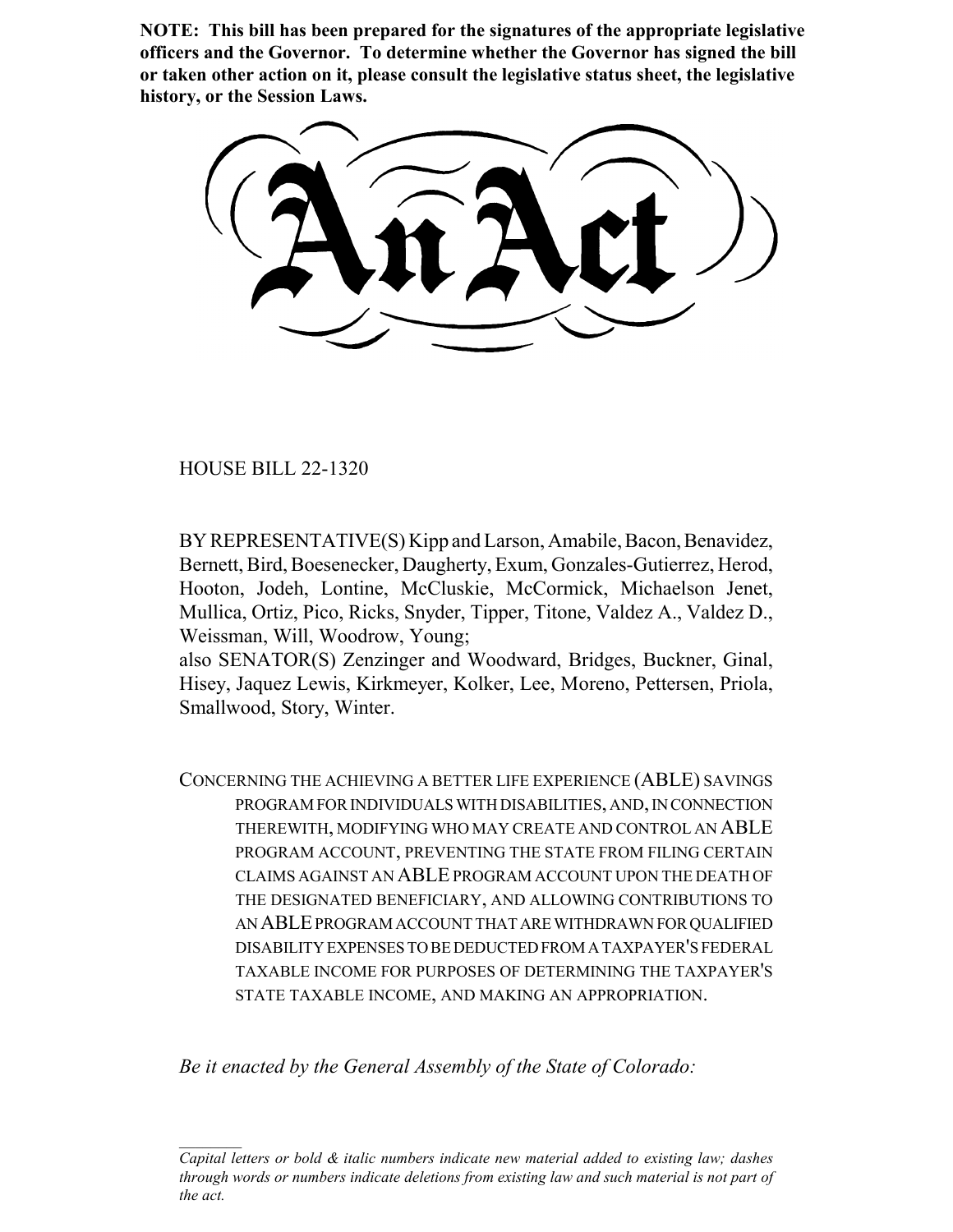**SECTION 1.** In Colorado Revised Statutes, 23-3.1-306, **add** (18) as follows:

**23-3.1-306. Accounts - contributions - withdrawals - penalties - statements.** (18) (a) IN THE CASE OF AN ABLE SAVINGS PROGRAM ACCOUNT, A PERSON OTHER THAN THE ACCOUNT OWNER MAY ESTABLISH AN ACCOUNT AND HAVE SIGNATURE AUTHORITY OVER AN ACCOUNT ON BEHALF OF THE ACCOUNT OWNER IN ACCORDANCE WITH SECTION 529A OF THE INTERNAL REVENUE CODE AND THE REGULATIONS PROMULGATED UNDER THAT SECTION.

(b) THE AUTHORITY SHALL ADOPT ANY GUIDELINES AND PROCEDURES THAT ARE NECESSARY TO ALLOW A PERSON OTHER THAN THE ACCOUNT OWNER TO ESTABLISH AN ABLE SAVINGS PROGRAM ACCOUNT AND HAVE SIGNATURE AUTHORITY OVER SUCH AN ACCOUNT IN ACCORDANCE WITH THIS SUBSECTION (18).

**SECTION 2.** In Colorado Revised Statutes, 23-3.1-311, **add** (5) as follows:

**23-3.1-311. Achieving a better life experience (ABLE) savings program - establishment - authority - powers - duties.** (5) UPON THE DEATH OF AN ABLE SAVINGS PROGRAM DESIGNATED BENEFICIARY, THE STATE SHALL NOT FILE A CLAIM AGAINST THE DECEASED DESIGNATED BENEFICIARY'S ABLE SAVINGS PROGRAM ACCOUNT AS AUTHORIZED IN SECTION 529A (f) OF THE INTERNAL REVENUE CODE, UNLESS THE FILING OF SUCH A CLAIM IS REQUIRED TO MAINTAIN QUALIFIED ABLE SAVINGS PROGRAM STATUS UNDER SECTION 529A OF THE INTERNAL REVENUE CODE.

**SECTION 3.** In Colorado Revised Statutes, 39-22-104, **amend**  $(4)(i)(I), (4)(i)(II)(B),$  and  $(4)(i)(IV)$ ; and **add**  $(4)(i)(III.5)$  and  $(4)(i)(IV.5)$ as follows:

**39-22-104. Income tax imposed on individuals, estates, and trusts - single rate - report - legislative declaration - definitions - repeal.** (4) There shall be subtracted from federal taxable income:

(i) (I) (A) For income tax years commencing on or after January 1, 1998, an amount equal to the portion attributable to interest and other income of a distribution under a qualified state tuition program that is

PAGE 2-HOUSE BILL 22-1320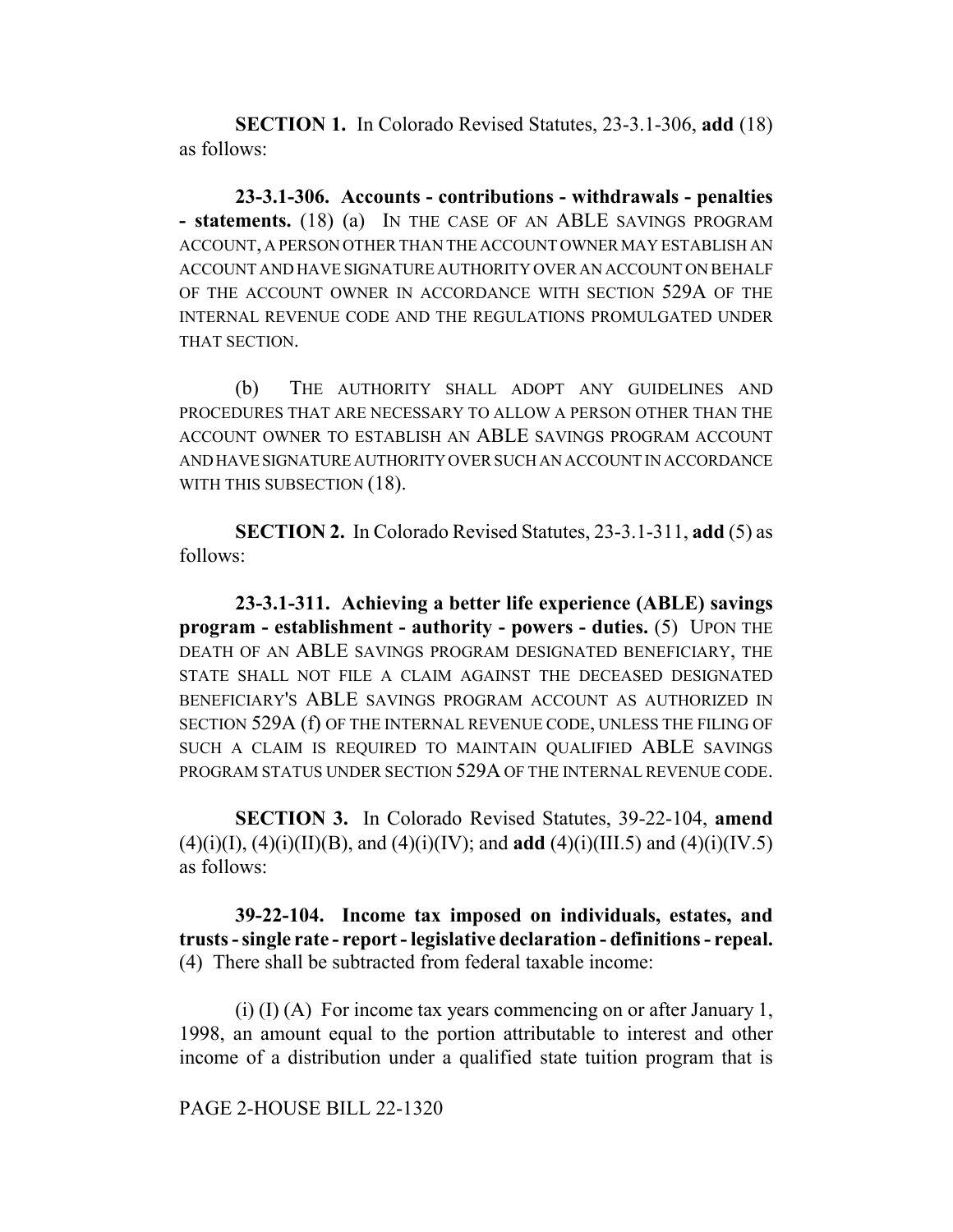distributed for the purpose of meeting qualified higher education expenses of a designated beneficiary, to the extent such amount is included in federal taxable income;

(B) BEFORE JANUARY 1, 2026, AN AMOUNT EQUAL TO THE PORTION ATTRIBUTABLE TO INTEREST AND OTHER INCOME OF A DISTRIBUTION UNDER A QUALIFIED ABLE PROGRAM THAT IS DISTRIBUTED FOR THE PURPOSE OF MEETING QUALIFIED DISABILITY EXPENSES OF A DESIGNATED BENEFICIARY, TO THE EXTENT SUCH AMOUNT IS INCLUDED IN FEDERAL TAXABLE INCOME;

(C) SUBSECTION  $(4)(i)(I)(B)$  IS REPEALED JANUARY 1, 2030.

 $(II)$  (B) Except as provided in subsection  $(4)(i)$  $(II)$  $(C)$  of this section, for income tax years commencing on or after January 1, 2022, an amount equal to all payments or contributions, not to exceed twenty thousand dollars per taxpayer per beneficiary for a taxpayer who files a single return, or thirty thousand dollars per taxpayer per beneficiary for taxpayers who file a joint return, made during the taxable year under an advance payment contract, to a savings trust account, or otherwise in connection with a qualified state tuition program established by collegeinvest created in section 23-3.1-203, or to a qualified state tuition program that is affiliated with an educational institution in the state and that is established and maintained pursuant to section 529 of the internal revenue code or any successor section, OR, BEFORE JANUARY 1, 2026, IN CONNECTION WITH A QUALIFIED ABLE PROGRAM. Notwithstanding subsection (4)(i)(III)(D) of this section, collegeinvest may treat a change in beneficiary as a nonqualifying distribution if the change was made for the purpose of evading the limit in this subsection  $(4)(i)(II)(B)$ .

(III.5) NO SUBTRACTION IS ALLOWED PURSUANT TO THIS SUBSECTION (4)(i) TO THE EXTENT THAT SUCH PAYMENTS OR CONTRIBUTIONS ARE EXCLUDED FROM THE TAXPAYER'S FEDERAL TAXABLE INCOME FOR THE TAXABLE YEAR. BEFORE JANUARY 1, 2026, ANY SUBTRACTION TAKEN UNDER THIS SUBSECTION  $(4)(i)$  is added to the account holder's TAXABLE INCOME IN THE TAXABLE YEAR OR YEARS IN WHICH ANY DISTRIBUTION, REFUND, OR ANY OTHER WITHDRAWAL IS MADE PURSUANT TO AN ADVANCE PAYMENT CONTRACT, FROM A SAVINGS TRUST ACCOUNT, OR OTHERWISE IN CONNECTION WITH A QUALIFIED ABLE PROGRAM FOR ANY REASON OTHER THAN: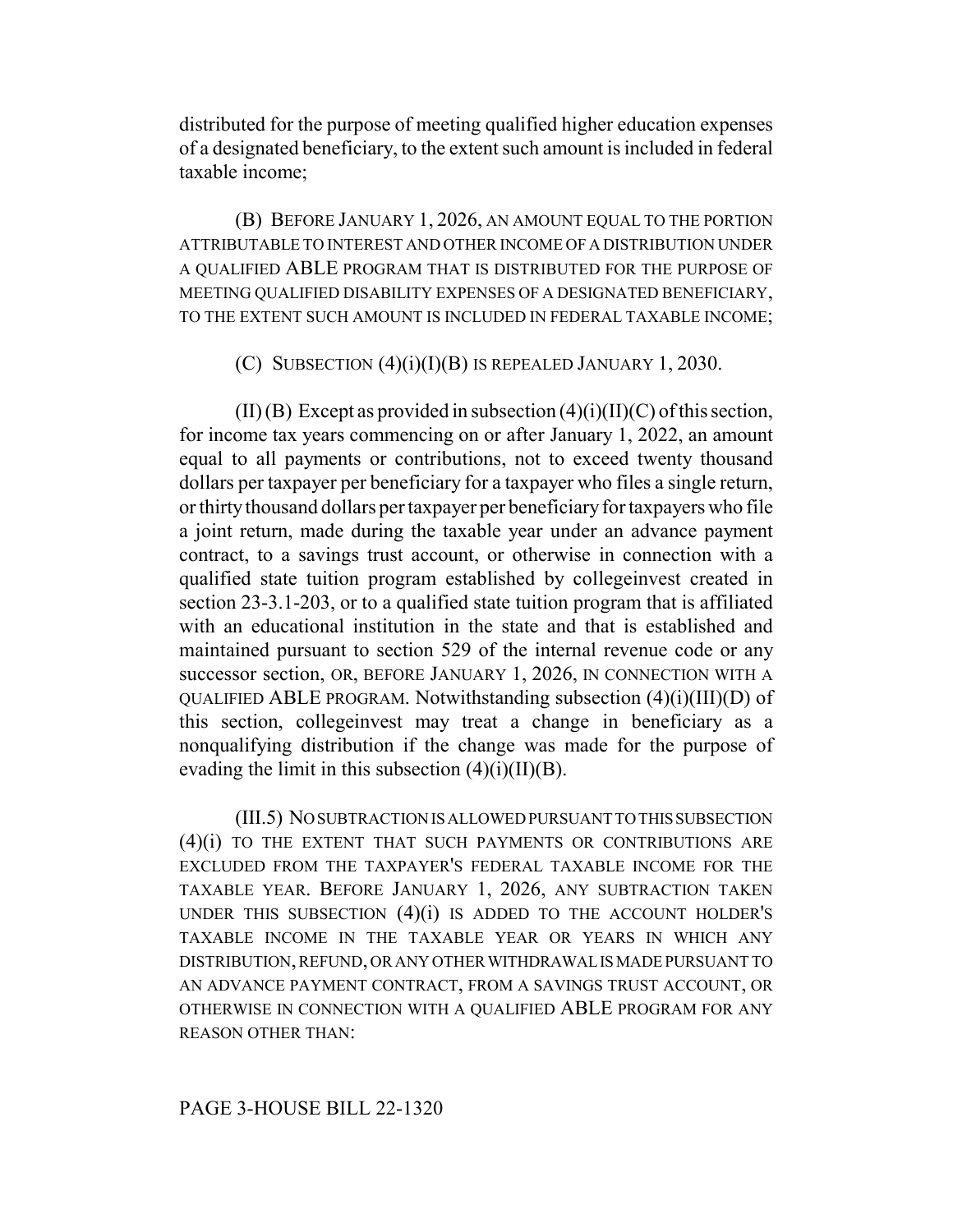(A) TO PAY QUALIFIED DISABILITY EXPENSES;

(B) AS A RESULT OF THE BENEFICIARY'S DEATH OR DISABILITY; OR

(C) AS A RESULT OF A CHANGE IN DESIGNATED BENEFICIARY, IF THE CHANGE COMPLIES WITH SECTION  $529A$  (c)(1)(C)(ii) OF THE INTERNAL REVENUE CODE.

(D) THIS SUBSECTION (4)(i)(III.5) IS REPEALED, EFFECTIVE JANUARY 1, 2030.

 $(IV)$  As used in this paragraph  $(i)$ , "designated beneficiary" means a designated beneficiary as defined in section  $529$  (e)(1) of the internal revenue code, "qualified state tuition program" means a qualified state tuition program as defined in section 529 (b) of the internal revenue code, and "qualified higher education expenses" means qualified higher education expenses as defined in section 529 (e)(3) of the internal revenue code SUBSECTION (4)(i), UNLESS THE CONTEXT OTHERWISE REQUIRES:

(A) "DESIGNATED BENEFICIARY" HAS THE SAME MEANING AS DEFINED IN SECTION 529 (e)(1) OF THE INTERNAL REVENUE CODE.

(B) "QUALIFIED ABLE PROGRAM", BEFORE JANUARY 1, 2026, MEANS A QUALIFIED ABLE PROGRAM AS DEFINED IN SECTION 529A (b) OF THE INTERNAL REVENUE CODE.

(C) "QUALIFIED DISABILITY EXPENSE", BEFORE JANUARY 1, 2026, HAS THE SAME MEANING AS DEFINED IN SECTION 529A (e)(5) OF THE INTERNAL REVENUE CODE.

(D) "QUALIFIED HIGHER EDUCATION EXPENSE" HAS THE SAME MEANING AS DEFINED IN SECTION 529 (e)(3) OF THE INTERNAL REVENUE CODE.

(E) "QUALIFIED STATE TUITION PROGRAM" MEANS A QUALIFIED TUITION PROGRAM AS DEFINED IN SECTION 529 (b) OF THE INTERNAL REVENUE CODE.

 $(IV.5)$  SUBSECTIONS  $(4)(i)(IV)(B)$  AND  $(4)(i)(IV)(C)$  OF THIS SECTION AND THIS SUBSECTION  $(4)(i)(IV.5)$  are repealed, effective

## PAGE 4-HOUSE BILL 22-1320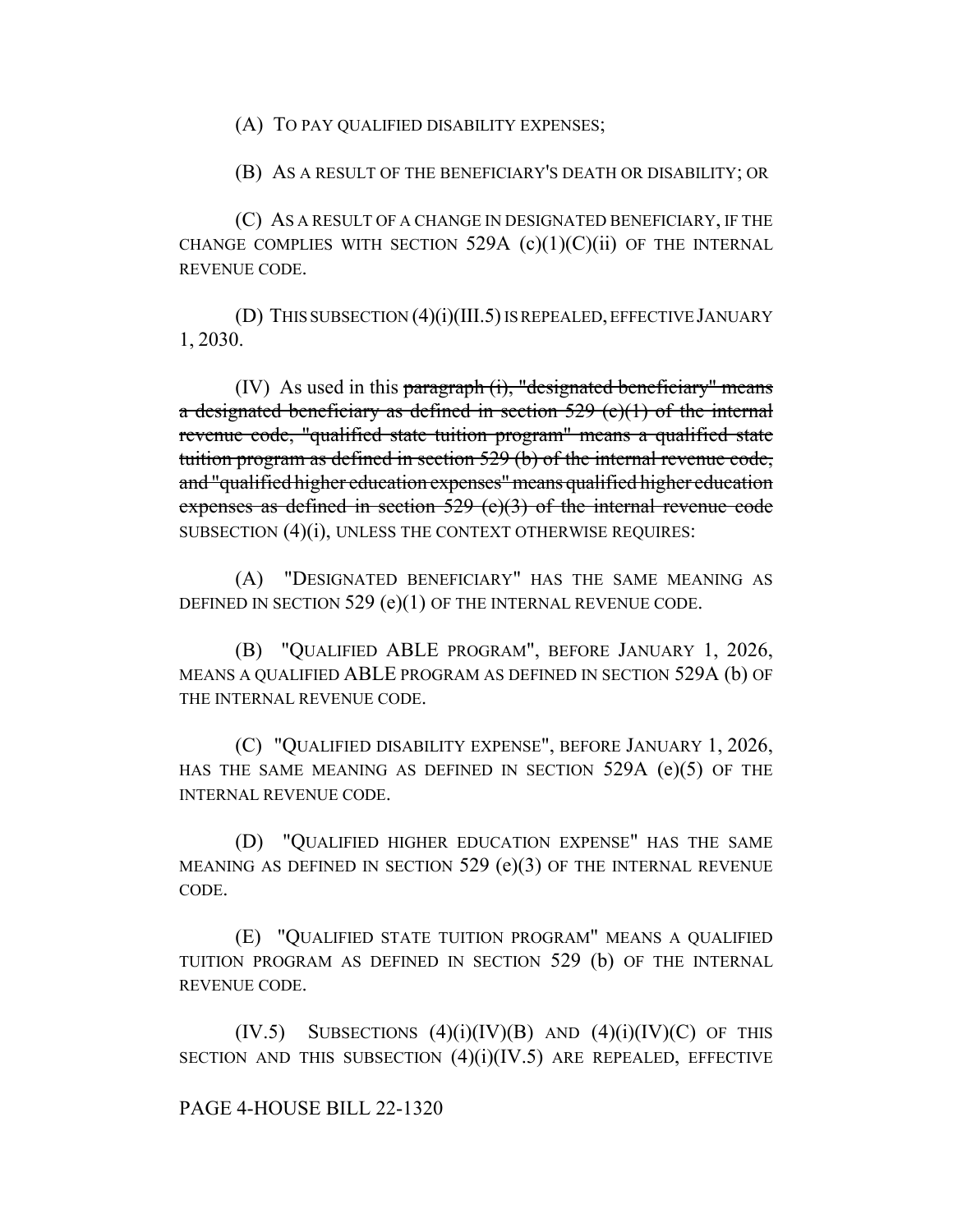JANUARY 1, 2030.

**SECTION 4. Appropriation.** (1) For the 2022-23 state fiscal year, \$44,517 is appropriated to the department of revenue. This appropriation is from the general fund. To implement this act, the department may use this appropriation as follows:

(a) \$27,400 for use by the executive director's office for personal services;

- (b) \$9,000 for tax administration IT system (GenTax) support;
- (c) \$7,560 for use by taxation services for personal services; and
- (d) \$557 for use by taxation services for IDS print production.

**SECTION 5. Act subject to petition - effective date.** This act takes effect January 1, 2023; except that, if a referendum petition is filed pursuant to section 1 (3) of article V of the state constitution against this act or an item, section, or part of this act within the ninety-day period after final adjournment of the general assembly, then the act, item, section, or part will not take effect unless approved by the people at the general election to be